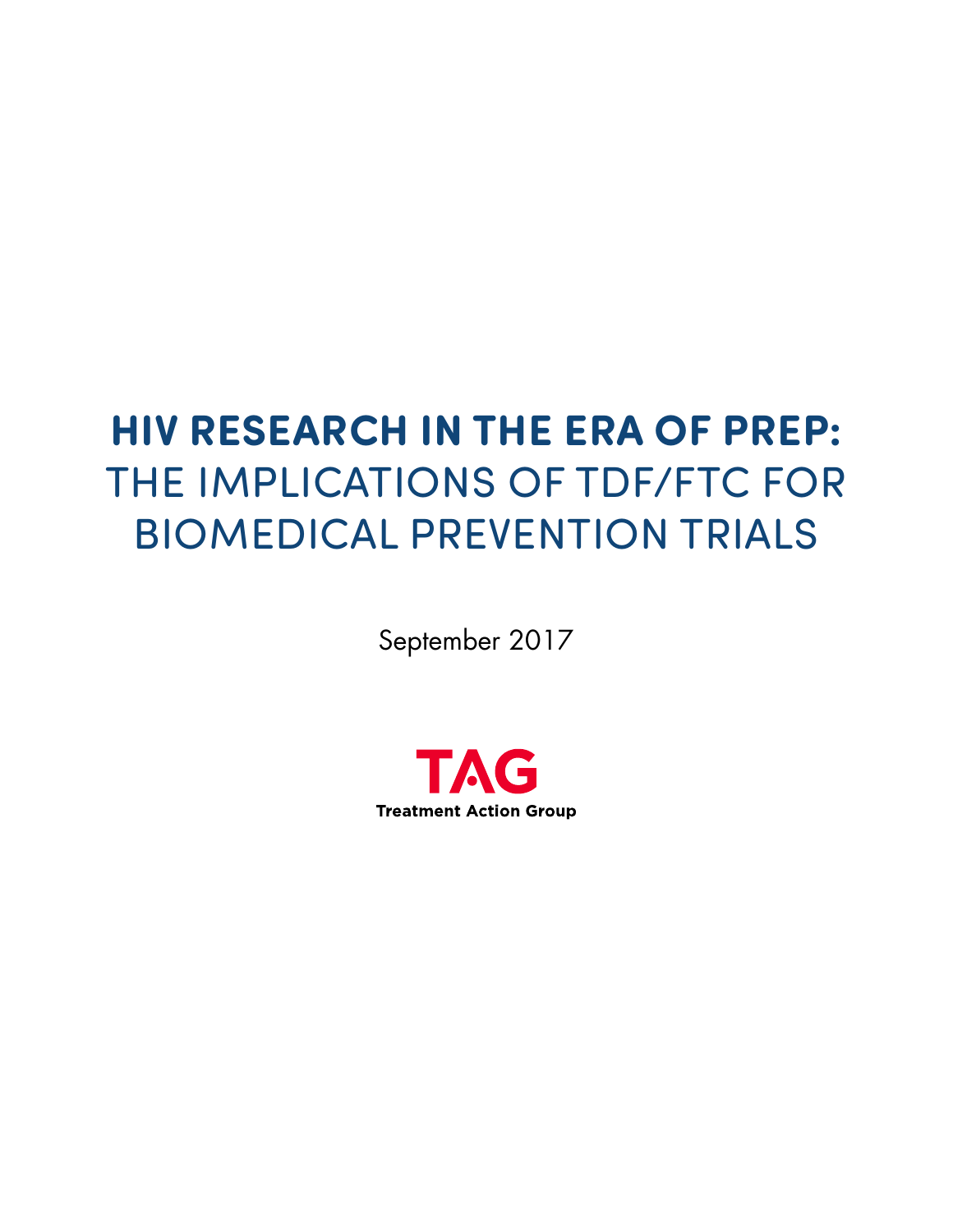This paper was prepared with Richard Jefferys, Tim Horn, and Jeremiah Johnson

The authors wish to thank Stacey Hannah, Mark Hubbard, Jessica Salzwedel, Jeremy Sugarman, and S. Wakefield for their critical guidance. TAG would also like to extend its gratitude to the survey respondents for their contributions, along with Aidsfonds for its support of this work.

The authors of this report bear sole responsibility for the content.

September 2017

Treatment Action Group (TAG) is an independent, activist and community-based research and policy think tank fighting for better treatment, prevention, a vaccine, and a cure for HIV, tuberculosis, and hepatitis C virus.

TAG works to ensure that all people with HIV, TB, or HCV receive lifesaving treatment, care, and information.

We are science-based treatment activists working to expand and accelerate vital research and effective community engagement with research and policy institutions.

TAG catalyzes open collective action by all affected communities, scientists, and policy makers to end HIV, TB, and HCV.



Treatment Action Group 90 Broad Street, Suite 2503 New York, NY 10004 United States of America www.treatmentactiongroup.org

Funding provided by:

# **Q** aidsfonds

Aidsfonds Keizersgracht 392 1016 GB Amsterdam The Netherlands aidsfonds.org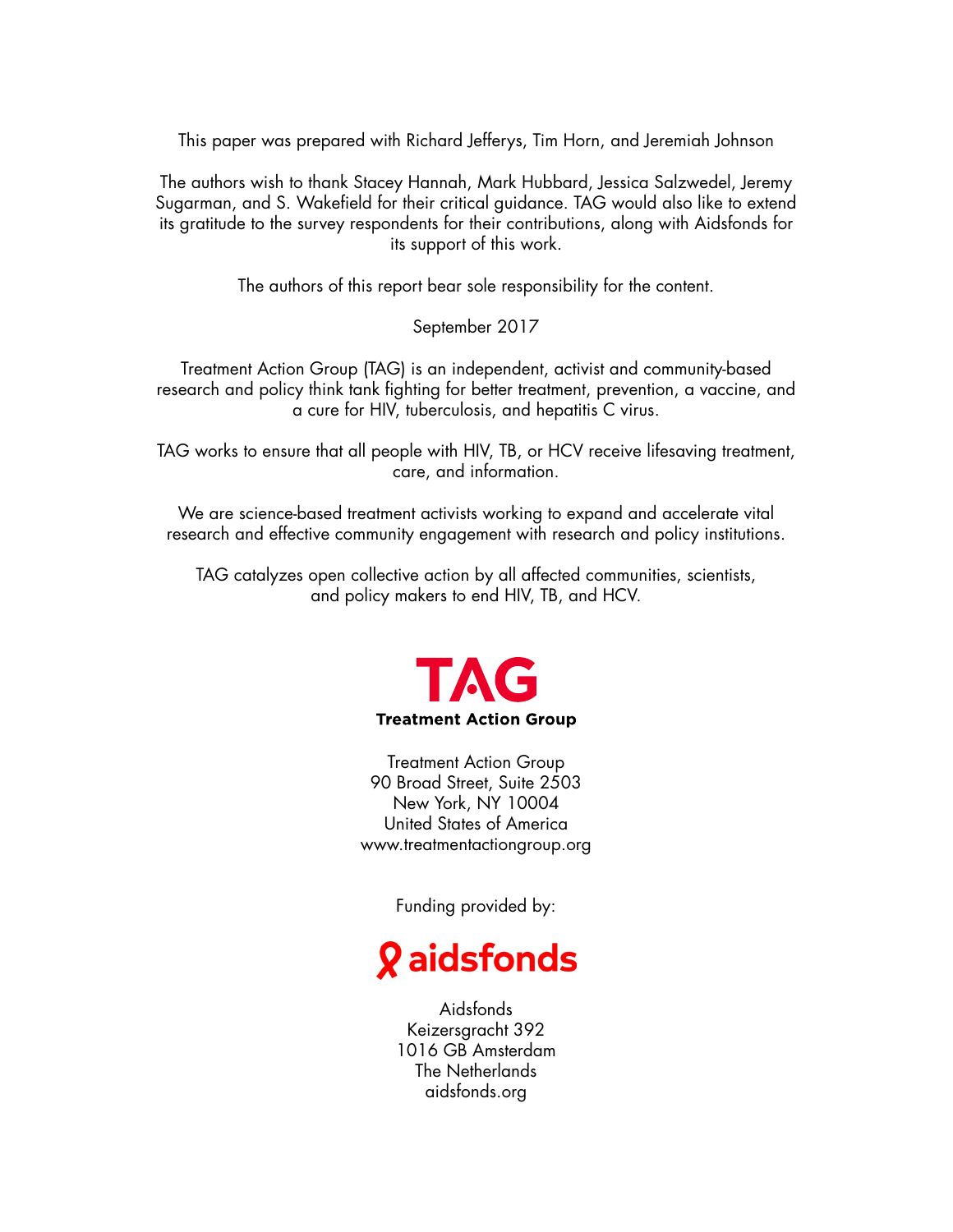## **INTRODUCTION**

The development of biomedical interventions capable of preventing HIV infection—such as HIV vaccines, microbicides, and pre-exposure prophylaxis (PrEP)—is essential for reducing incidence and, ultimately, halting the pandemic. Testing the efficacy of experimental candidates involves the navigation of a complicated ethical tightrope: balancing the need to rigorously study emerging biomedical prevention strategies against the need to avoid exposing clinical trial participants to undue risk. The advent of PrEP with the highly effective antiretroviral drug combination tenofovir disoproxil fumarate and emtricitabine (TDF/FTC, Truvada) introduces additional complexity, as decisions must now be made in regards to making TDF/FTC PrEP available to participants in clinical trials of other candidates.

The first section of this report reviews some of the published literature addressing this topic and the approaches to Truvada PrEP taken by recent biomedical prevention efficacy trials. The second section presents results from a small community survey conducted by Treatment Action Group (TAG) that solicited opinions on incorporating Truvada PrEP into biomedical prevention trials.

#### **BIOETHICS LITERATURE REVIEW**

The primary focus of the scientific literature addressing the use of Truvada PrEP in biomedical prevention trials is on ethical issues and implications for clinical trial designs, but there are also articles addressing whether the combination of PrEP and alternative interventions might have additive or synergistic effects that could enhance the magnitude and/or longevity of protection against HIV infection.

Currently, there are three sets of guidelines on providing HIV prevention services to participants in clinical trials of biomedical prevention interventions:

- Ethical considerations in biomedical HIV prevention trials Joint United Nations Programme on HIV/AIDS (UNAIDS) and World Health Organization (WHO), 2007 [updated 2012]<sup>1</sup>
- HIV Prevention Trials Network Ethics Guidance for Research Rennie, S., Sugarman, J., and the HIV Prevention Trials Network (HPTN) Ethics Working Group, 2009.<sup>2</sup>
- Good Participatory Practice Guidelines for Biomedical HIV Prevention Trials UNAIDS/AIDS Vaccine Advocacy Coalition (AVAC), 2011.3

As highlighted in a commentary by Bridget Haire of the University of New South Wales' Kirby Institute and colleagues,<sup>4</sup> there are notable differences between these three sets of guidelines. The UNAIDS/ WHO document states:

*"Researchers, research staff, and trial sponsors should ensure, as an integral component of the research protocol, that appropriate counselling and access to all state-of-the-art HIV risk-reduction methods are provided to participants throughout the duration of the biomedical HIV prevention trial. New HIV risk-reduction methods should be added, based on consultation among all research stakeholders, including the community, as they are scientifically validated or as they are approved by relevant authorities."*

The intent is clearly to recommend access to the best prevention options, but there is room for interpretation. At this juncture, Truvada PrEP is widely considered to be state of the art and scientifically validated, with the lack of efficacy observed in some trials involving women being largely attributed to inconsistent adherence in a meta-analyses incorporating data from all trials<sup>5,6</sup> (although it has been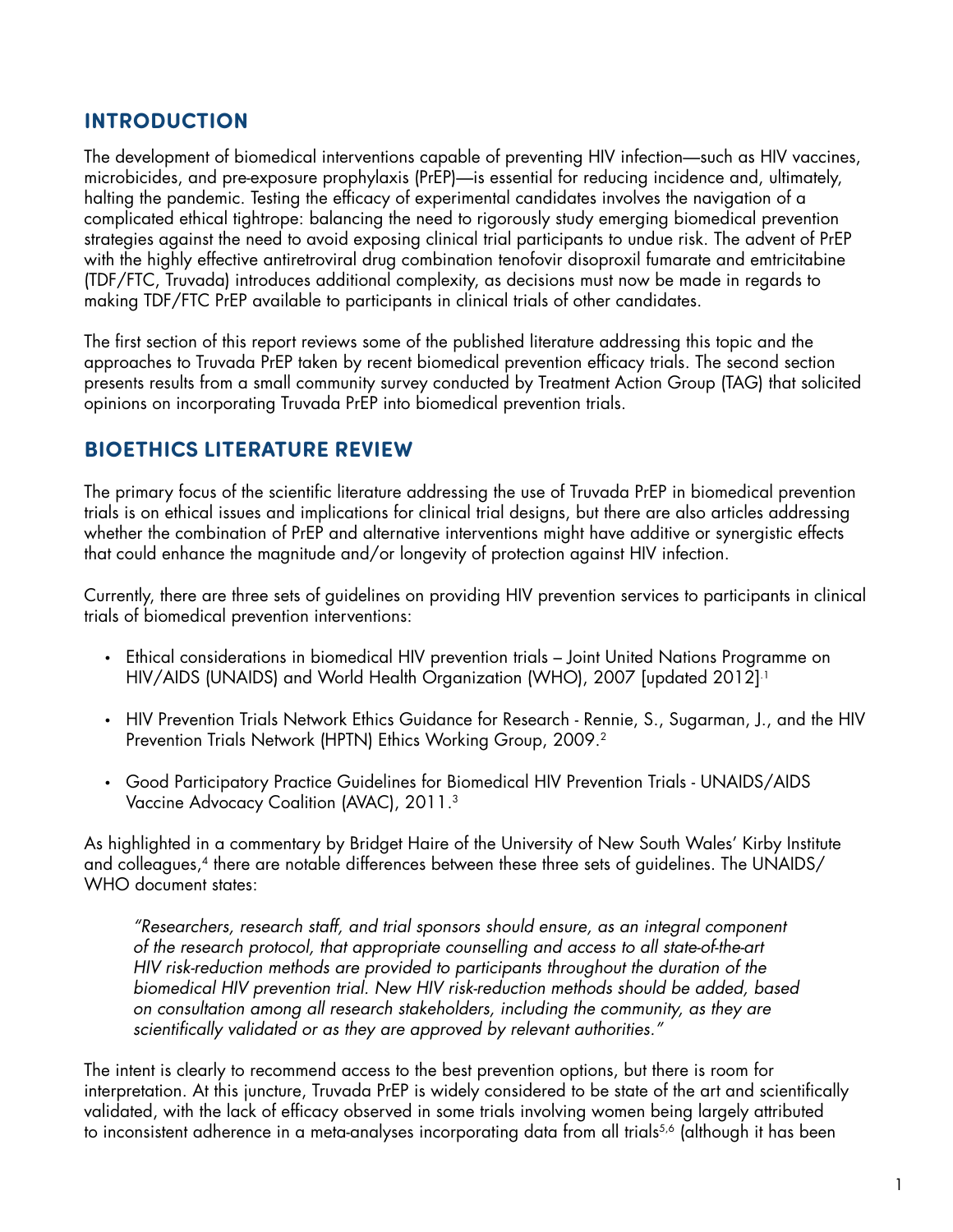posited that differences in drug absorption in the rectal and vaginal tissues played a role<sup>7,8</sup>). But Truvada PrEP is still only approved for HIV prevention in a small number of countries globally, and the guidelines therefore leave open the possibility of not providing access to trial participants in these locations.

The HPTN guidelines cite the relevance of local circumstances, stating that:

*"In partnership with key stakeholders, HPTN should establish a package of effective, comprehensive, and locally sustainable prevention services to be offered to participants in each HPTN study."*

The issue of the potential for 'undue inducement' is also raised:

*"In addition, offering an extensive array of HIV prevention methods when these methods are not generally available in the community may also constitute undue inducement to participate and/or create strong inequities between study participants and nonparticipants."* 

Both the HPTN guidelines and the UNAIDS/AVAC guidelines on good participatory practice emphasize the importance of consultations with key stakeholders, including community members.

Ultimately, however, as Haire and colleagues state:

*"None of the three sets of guidelines…offers a clear normative standard for the content of the prevention package in HIV prevention research."*

In the absence of such a standard, recent published articles have expressed the view that the onus is now on researchers to justify not offering Truvada PrEP to participants in biomedical prevention trials.<sup>9</sup> The ethicist Jeremy Sugarman, a co-author on the HPTN guidelines, refers to this as a 'rebuttable presumption' for including Truvada PrEP.10

Sugarman explains that there are two primary circumstances to consider: the use of Truvada PrEP instead of a placebo in the comparator arm of a trial, and offering access to Truvada PrEP to all participants in a trial as part of the background prevention package. A third scenario involves providing Truvada PrEP after ceasing administration of experimental long-acting PrEP agents to provide coverage as levels of the experimental agent slowly decline.

On the subject of comparator arms, the UNAIDS/WHO guidelines state:

*"The use of a placebo control arm is ethically acceptable in a biomedical HIV prevention trial only when there is no HIV prevention modality of the type being studied that has been scientifically validated in comparable populations or approved by relevant authorities."*

The phrase "no HIV prevention modality of the type being studied" clearly precludes the use of placebos in clinical trials of alternative forms of oral PrEP. These types of trials will require designs that assess whether the alternative form is either non-inferior or superior to Truvada PrEP, and this approach is being taken with the ongoing DISCOVER study sponsored by Gilead Sciences, which is evaluating Descovy, a new version of Truvada that contains tenofovir alafenamide (TAF) instead of tenofovir. The trial will assess whether Descovy is non-inferior to Truvada using a 'double-dummy' approach in which participants receive either Descovy plus placebo Truvada or Truvada plus placebo Descovy.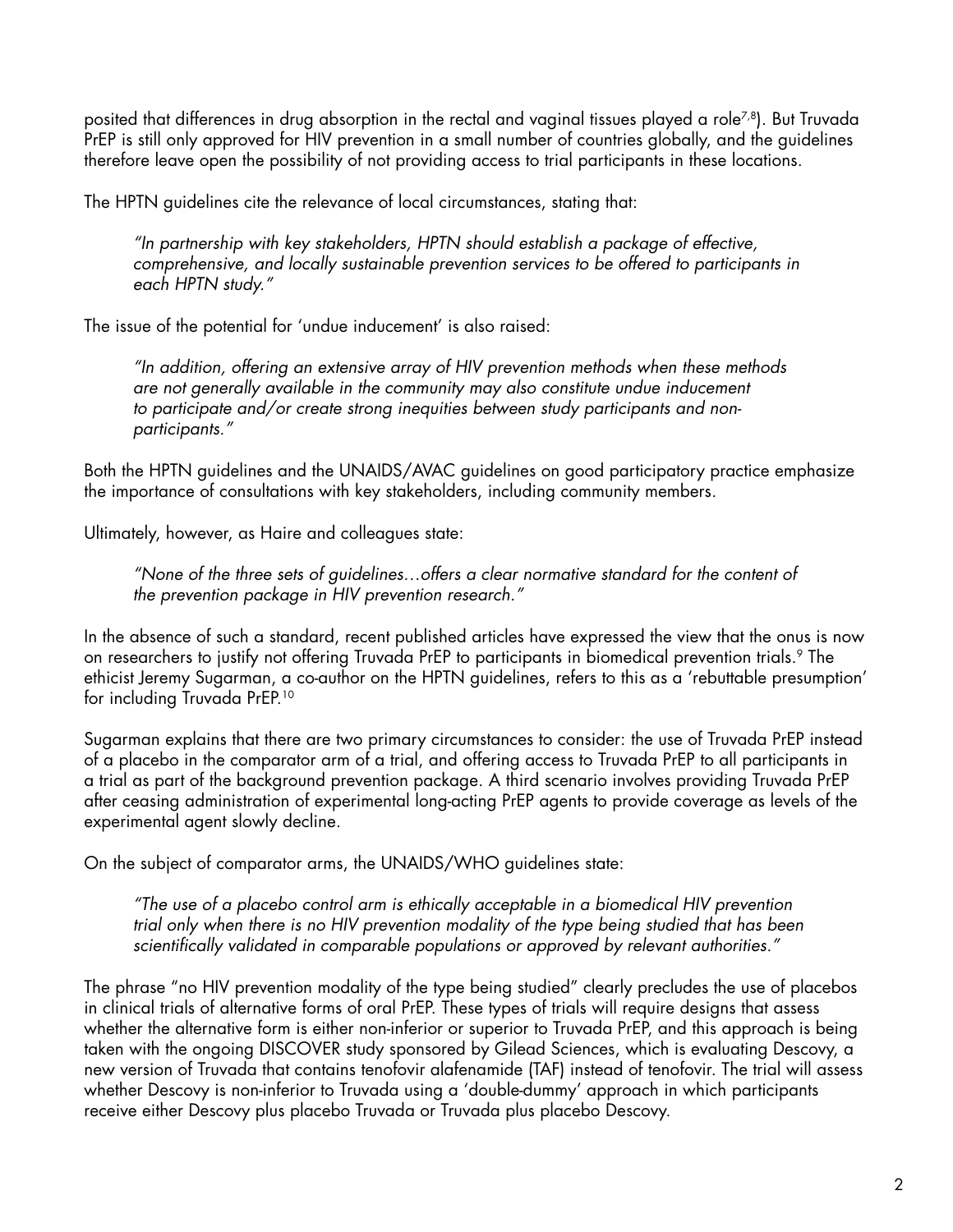Although there might be room for interpretation regarding whether long-acting injectable PrEP candidates represent the same type of modality as oral PrEP, HPTN trials of a long-acting version of the integrase inhibitor cabotegravir (CAB-LA) are also using the double-dummy design (one arm of the trial will administer CAB-LA plus Truvada placebo, whereas the comparator arm comprises CAB-LA placebo plus Truvada). HPTN 083 is assessing whether CAB-LA is non-inferior to Truvada, whereas HPTN 084 will attempt to establish whether CAB-LA has superior efficacy. Both trials will provide up to 48 weeks of open-label Truvada PrEP after the CAB-LA dosing period ends.

Microbicides, vaccines, and passive immunization are generally considered to be different modalities to oral PrEP—although there are similarities between long-acting antiretrovirals and passive immunization with broadly neutralizing antibodies (bNAbs)—and placebo controls remain in use for efficacy trials of these approaches. The question in these circumstances is how Truvada PrEP should be incorporated into the background prevention package offered to participants.

The researchers conducting the HIV Vaccine Trials Network (HVTN) 505 trial, which compared a primeboost regimen comprising DNA and adenovirus serotype 5 (Ad5) vaccines to placebo in men who have sex with men (MSM) and transgender individuals, were the first to face this issue.<sup>11</sup> Data from the iPrEx trial demonstrating Truvada PrEP efficacy in a similar population<sup>12</sup> emerged while HVTN 505 was ongoing, and the researchers responded by writing to all participants to inform them of the results and then conducting extensive consultations with the community and other stakeholders regarding how to accommodate the findings. An online survey of HVTN 505 participants was also undertaken.<sup>13</sup>

After an initial analysis found that it wouldn't be logistically feasible to amend the study design to evaluate the combined efficacy of the vaccines plus Truvada PrEP (largely as a result of the increase in sample size that would be required), three options were considered:

- Provision of information about Truvada PrEP to study participants but no further action.
- Provision of information about Truvada PrEP and referral of participants to sources of PrEP outside of the study.
- Provision of both information and Truvada PrEP to those participants who were interested as part of the study itself.

The consultative process led to the adoption of the third approach: educational information about Truvada PrEP was developed for participants, who were also given the option of being referred to providers willing to prescribe the drug. The researchers secured a donation of Truvada from Gilead Sciences and the HVTN contracted a mail-order pharmacy for participants who needed the drug distributed directly to them.

The size of HVTN 505 was expanded from an originally planned target of 1,350 participants to 2,200 for two reasons: to evaluate vaccine efficacy in preventing HIV acquisition following the results of the RV144 trial in Thailand<sup>14</sup> (the original design focused on the endpoint of post-infection viral load setpoint), and to accommodate PrEP utilization during up to 20% of the period participants were at risk (this could reflect 20% of participants using PrEP consistently or a greater proportion of participants using PrEP, but not necessarily for the entire study period).

Uptake turned out to be very limited, however, with only 13 individuals (1%) in each arm reporting Truvada PrEP use.15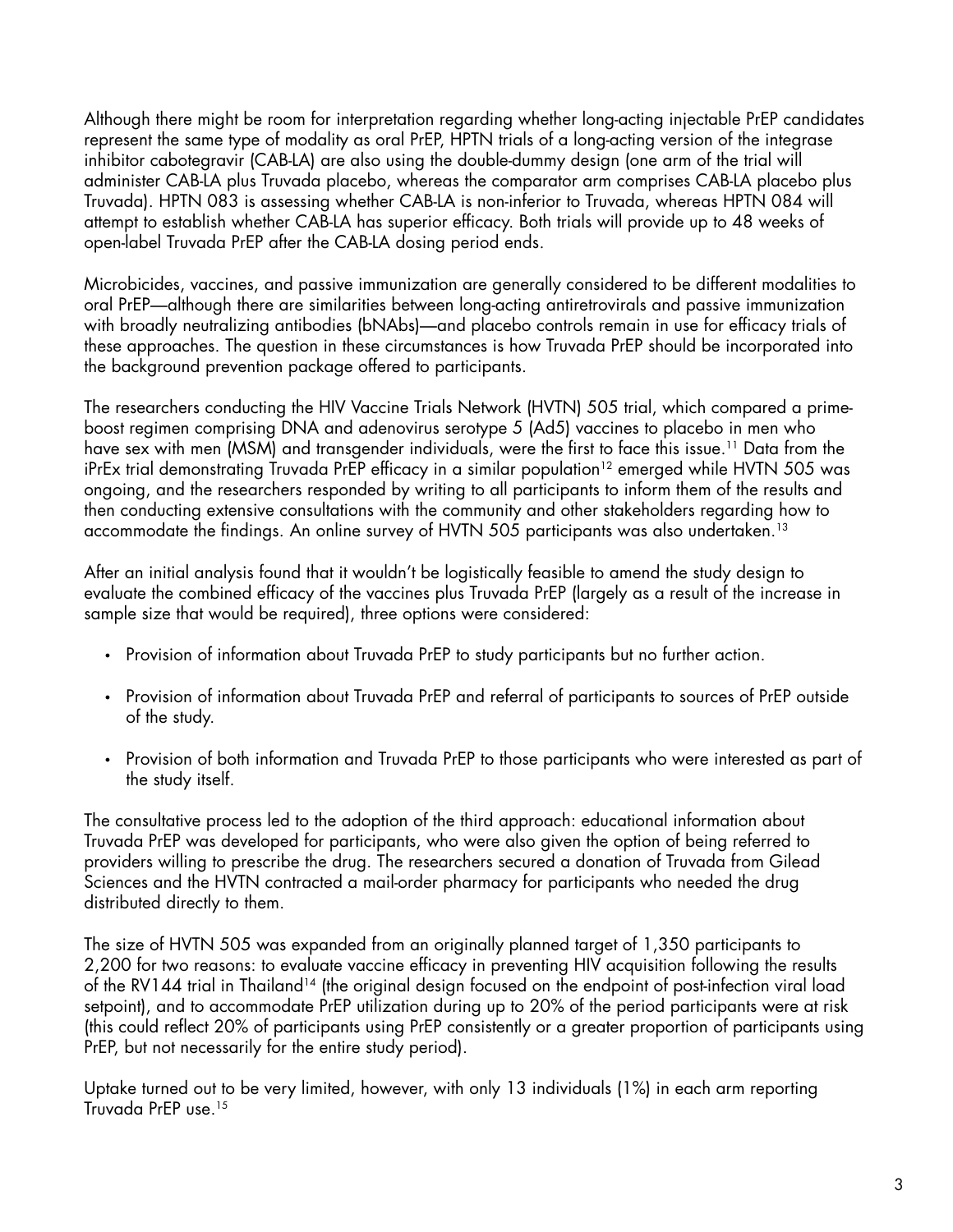Three ongoing efficacy trials provide examples of how provision of Truvada PrEP is currently being handled. All of the protocols have been through multiple levels of review, including by regulatory agencies, institutional review boards, and community advisory boards (CABs).

The HPTN and HVTN are collaboratively conducting two efficacy trials of passive immunization with the bNAb VRC01.16

- HVTN 704/ HPTN 085, enrolling 2,700 MSM and transgender individuals who have sex with men at sites in Brazil, Peru, and the United States.
- HVTN 703/HPTN 081, enrolling 1,500 women at sites in Botswana, Kenya, Malawi, Mozambique, South Africa, Tanzania, and Zimbabwe.

In the 085 trial, Truvada PrEP is being offered free of charge to all participants; those based in the United States who choose to receive it are referred to a program that integrates provision of the drug into their primary health care. Participants in Peru and Brazil, where Truvada is not yet licensed for PrEP, will be referred to demonstration projects.<sup>17</sup>

A different approach is being taken in 081. Information on Truvada PrEP is being made available, along with referrals to access programs where possible, but the drug itself is not being provided. The study protocol explains that this is based on differing recommendations for PrEP use in women and the lack of local regulatory approvals. However, the protocol text acknowledges HIV prevention standards are continually evolving and states: "arrangements for provision of PrEP in this trial will take into account current evidence regarding PrEP efficacy in the populations to be enrolled in this trial, community consultation, guidance from international/regional/national/local and other regulatory authorities, and advice from persons/groups with bioethics and human subjects protection expertise."18

HVTN 702 is an ongoing HIV vaccine efficacy trial in South Africa, and, although the protocol is not publicly available, the study co-chair Linda-Gail Bekker has stated that participants are being referred to Truvada PrEP pilot projects or the private sector, where the drug is available for R263 per month. A recent news report from Bhekisisa, the health journalism center of the Mail & Guardian newspaper, suggests that this has led to some controversy, with Tian Johnson from the African Alliance for HIV Prevention arguing that unequal access to Truvada PrEP among participants is unfair and compromises study participants' rights.19 But Johnson also acknowledges that there is a responsibility on the part of the government to make Truvada PrEP available through the public sector and states: "While being guided by national policies on PrEP … trials would do well to engage advocates to explore opportunities to accelerate the national PrEP agenda."

These examples highlight the fact that uncertainties remain regarding the appropriate strategies for addressing Truvada PrEP in biomedical HIV prevention trials, and emphasize the importance of rapidly improving the global accessibility of the intervention.

# PrEP in Combination

In addition to the ethical issues surrounding Truvada PrEP, there is some evidence to suggest that the combination of the drug with vaccines may have additive or even synergistic effects in enhancing or extending the duration of protection against HIV.<sup>20,21</sup> This evidence primarily derives from studies in the SIV/macaque model,<sup>22,23</sup> but it has been reported that some participants in the PrEx study developed T cell responses to HIV that were associated with reduced infection risk<sup>24,25</sup>; this has not been a universal finding, however, and an analysis of participants in the Partners PrEP efficacy trial did not find evidence for such an association.<sup>26,27</sup>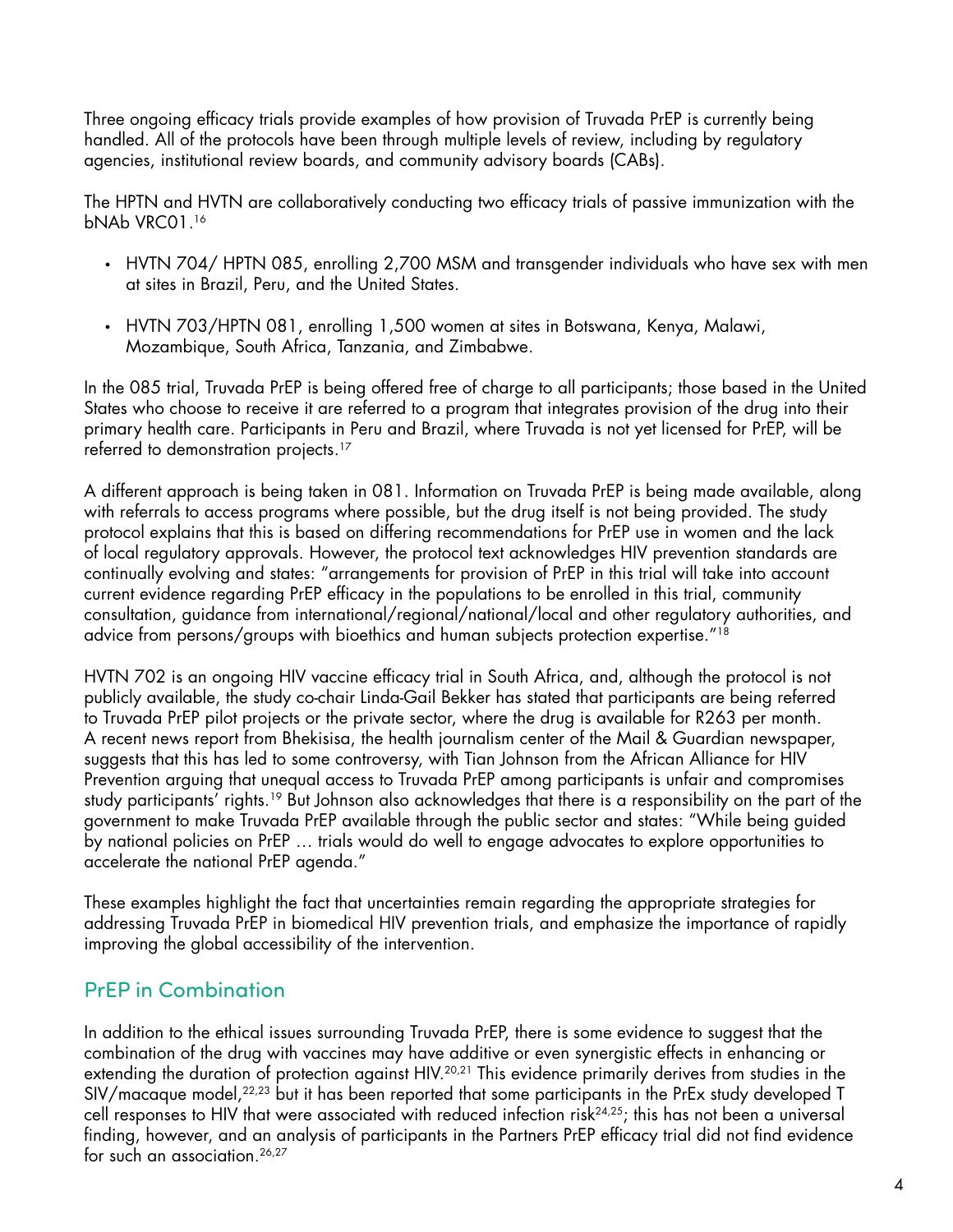Several possible mechanisms for synergy between PrEP and HIV vaccines have been proposed in a paper by Holly Janes and colleagues:<sup>28</sup>

- Receipt of PrEP during the period when a vaccine is being administered (which typically lasts 3–12 months) could provide protection while vaccine-induced immune responses are developing.
- Vaccines transiently activate CD4 T cells, potentially rendering them highly susceptible to HIV infection, and PrEP could shield these vulnerable cells if exposure to HIV occurs during this time.
- A partially effective vaccine might help to provide protection in PrEP users if there are periods of low drug levels (as a result of lower adherence or at the tail end of a dose of a long-acting agent).
- PrEP drug levels at the site of HIV exposure might allow abortive infection, during which HIV antigens are generated that could potentially boost vaccine-induced immune responses.29
- A combination of PrEP and a vaccine could increase the threshold for viral escape by requiring mutations at both the site targeted by the PrEP drug and the sites targeted by vaccine-induced immune responses

The authors of the paper also outline some possible approaches to studying combinations, which typically would require increases in sample size compared with assessments of a single agent. The upside, they argue, is that: "although future efficacy trials will be more complex in their design, study implementation, and evaluation of endpoints, they may become more relevant and applicable to diverse populations and better suited to the ultimate goal of reducing HIV incidence at a population level." In the ongoing HVTN 702 vaccine trial, levels of Truvada PrEP will be assessed using dried blood spots to explore questions related to how the products interact.

#### **QUESTIONNAIRE METHODOLOGY**

To gauge community attitudes regarding PrEP provision in biomedical prevention clinical trials, TAG developed and disseminated a questionnaire to be completed by community advocates engaged in HIV prevention research. The questionnaire was drafted by TAG staff and finalized with feedback provided by five biomedical prevention advocacy partners.

The online questionnaire was launched by TAG on March 7 and closed March 20, 2017. It was heavily promoted via HIV prevention and advocacy list-servs and social media.

#### **QUESTIONNAIRE RESULTS**

A total of 49 responses from individuals in 11 countries were received: United States, 63.8%; South Africa, 8.5%; Brazil and Canada, 4.3% each; and France, Kenya, Serbia, Thailand, Uganda, United Kingdom, and Zimbabwe, 2.1% each. Eighty-seven percent of questionnaire respondents reported that TDF/FTC is approved in their countries as PrEP; 60.9% reported that most people who want PrEP in their communities are able to access it without difficulties (via clinicians, access programs, or demonstration projects).

Approximately 92 percent of respondents reported having been involved in HIV prevention research advocacy work over the past two years. Nearly all respondents reported that they participated in at least one CAB or similarly structured input body to provide community input into HIV prevention research (see Figure 1).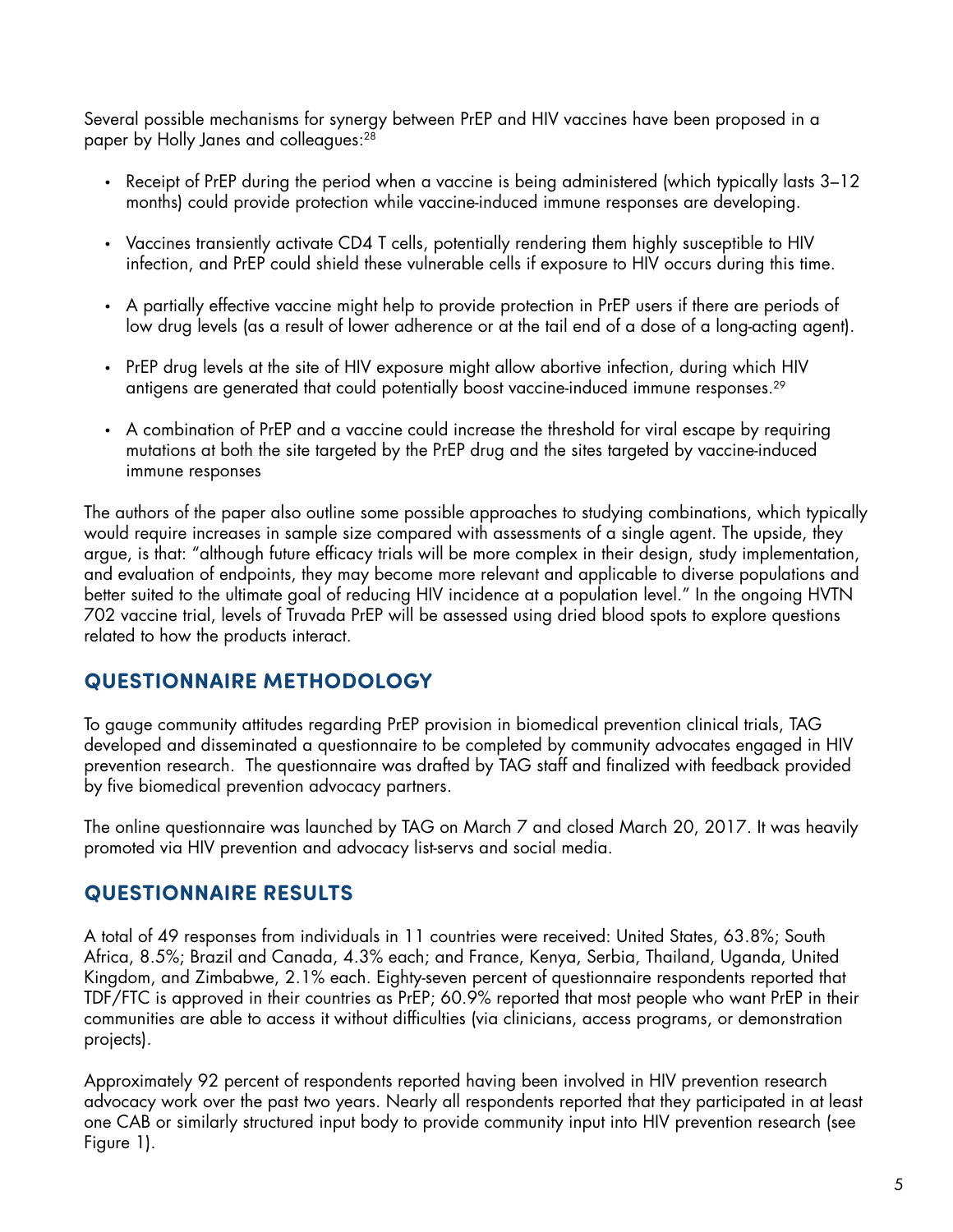

**Figure 1.** Participation in CABs or similarly structured bodies to provide community input into HIV prevention research (percentage of respondents)

Respondents reporting involvement in a clinical trial site CAB, local non-government organization (NGO) CAB, national CAB, multi-national CAB, pharmaceutical company CAB, and/or clinical trial protocol team, including the frequency of involvement: weekly, monthly, quarterly, annually, or as needed.

# CAB Input Outcomes

The majority of respondents reported being meaningfully engaged in biomedical HIV prevention clinical trial design and implementation processes through CABs and other input bodies. Sixty percent of respondents reported providing input during early stages of clinical trial development, such as when protocols were being drafted; 72 percent reported providing input during late stages of clinical trial development, such as when protocols had been drafted, but were being reviewed; 60 percent reported input if a study's recruitment was slow or retention was a problem; 60 percent reported providing input before or immediately after closure of a study; and only 24 percent reported providing input while data were being analyzed or prepared for peer review.

Roughly three-quarters of respondents (73.9%) reported that final protocols sometimes reflected their input as community members. Twenty-one percent reported that final protocols always reflected their input; 4.3% reported that their input was never reflected in final protocols.

Input into protocol informed consent forms—ensuring that clinical trial participants are provided with clear and accurate information regarding a study's requirements and risks before agreeing to enroll—has always been considered to be essential to research advocates representing participant interests. Eighty percent of respondents reported belonging to CABs that facilitate the review HIV prevention clinical trial protocol informed consent forms, 70% of whom reported that the final informed consent forms reflected their input (see Figure 2).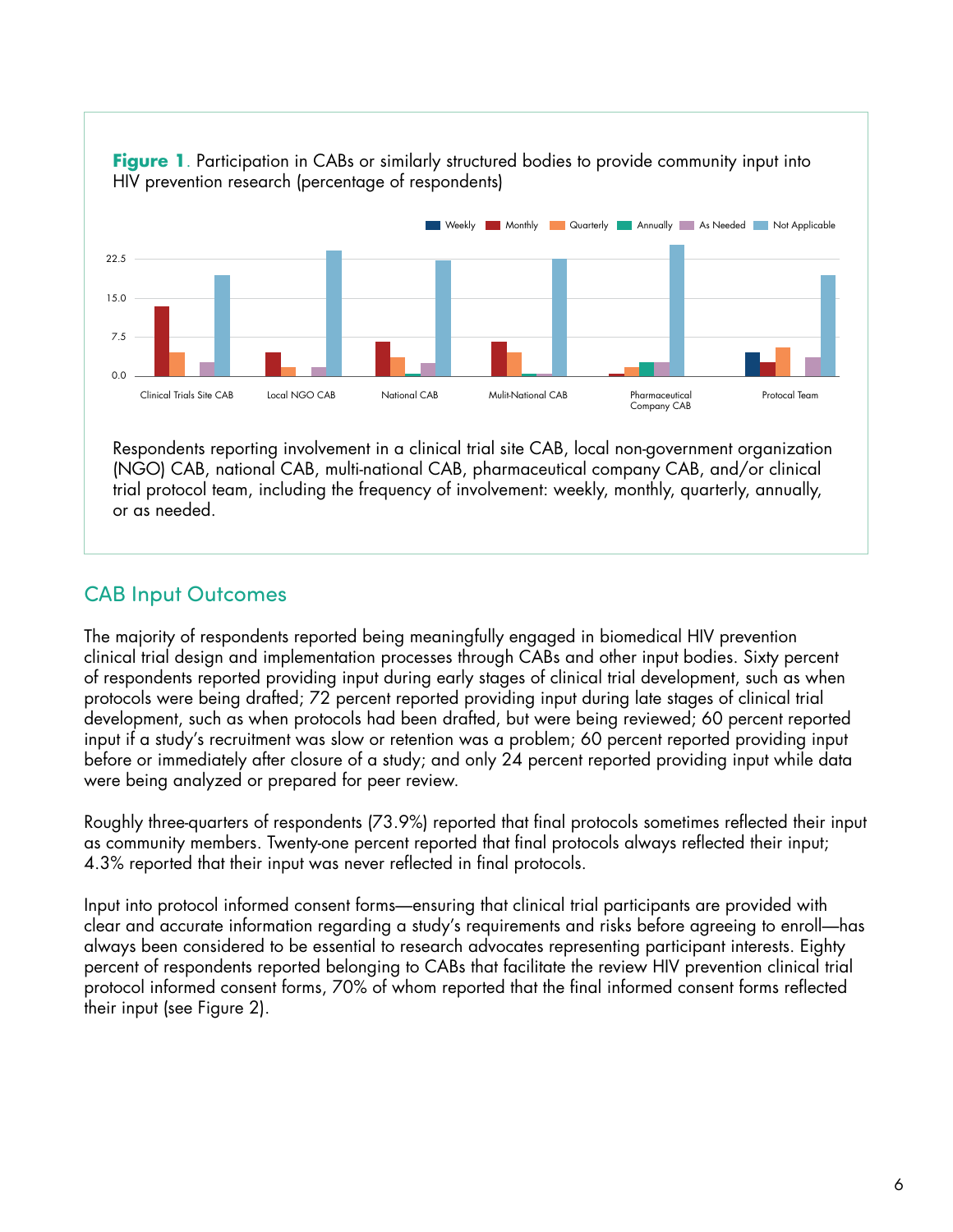

Community input into HIV prevention recruitment materials and advertising, as part of broader communication plans for clinical trials, is also necessary to ensure awareness of participation opportunities and that correct and balanced information is being disseminated to stakeholders. Ninetytwo percent of questionnaire respondents reporting engagement in CABs that review HIV prevention trial recruitment materials, including advertising (see Figure 3).



Structural barriers to clinical trial enrollment and retention include lack of child support, transportation, translation services, and stipends. Ensuring clinical trial participant access to support services that are necessary to maximize recruitment, enrollment, and retention goals remains a priority of research advocates. Eighty-eight percent of questionnaire respondents reported engagement in CABs that provide recommendations for overcoming structural barriers to clinical trials (see Figure 4).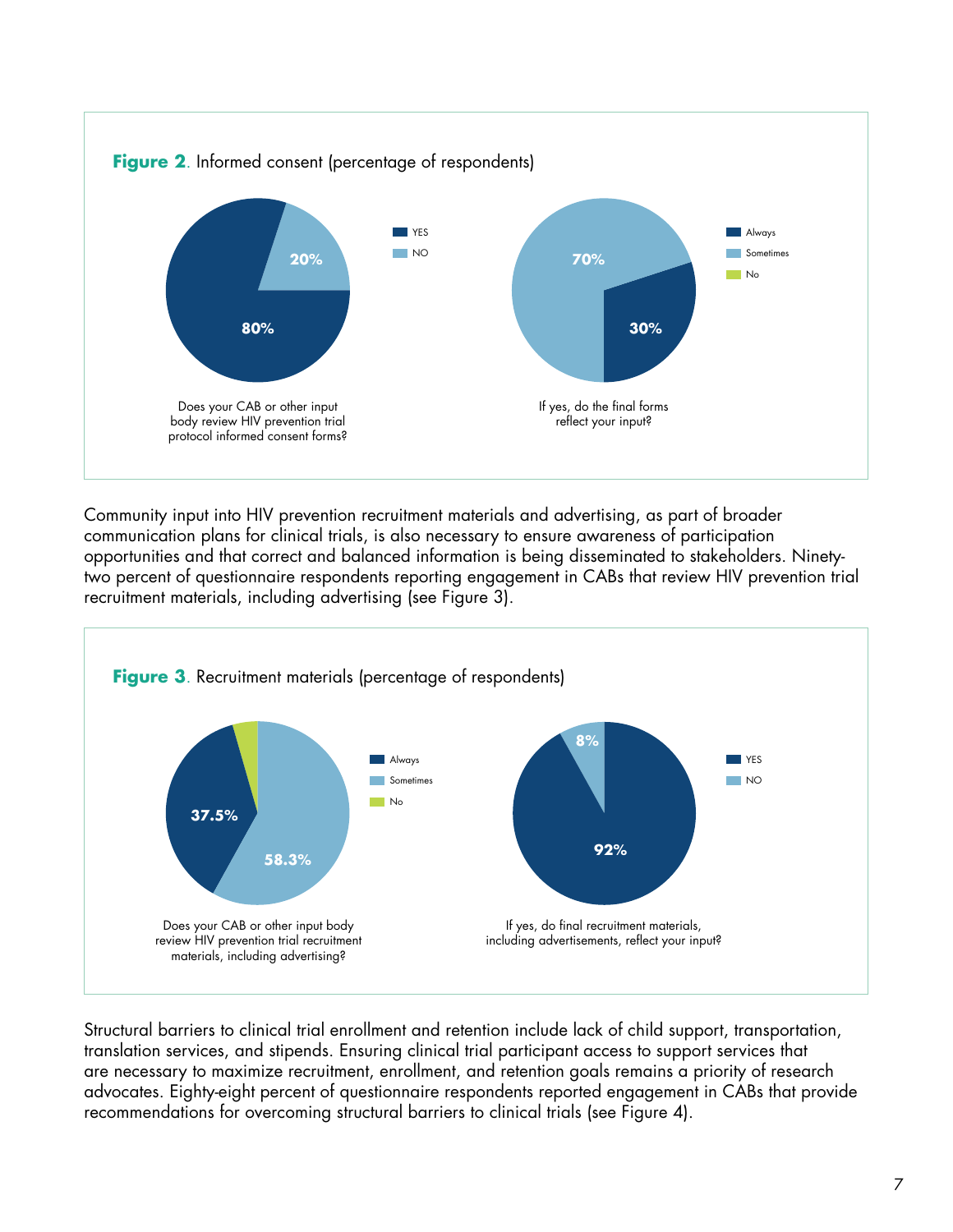

Another primary objective of biomedical research advocacy is the enrollment of participants that represent affected communities. In the case of HIV prevention research, this must include those that are most disproportionately affected by HIV infection rates: women and young MSM of color, transgender women, sex workers, and people who inject drugs. Eighty-eight percent of questionnaire respondents reported involvement in CABs that provided recommendations regarding the recruitment in key populations and subpopulations (see Figure 5).

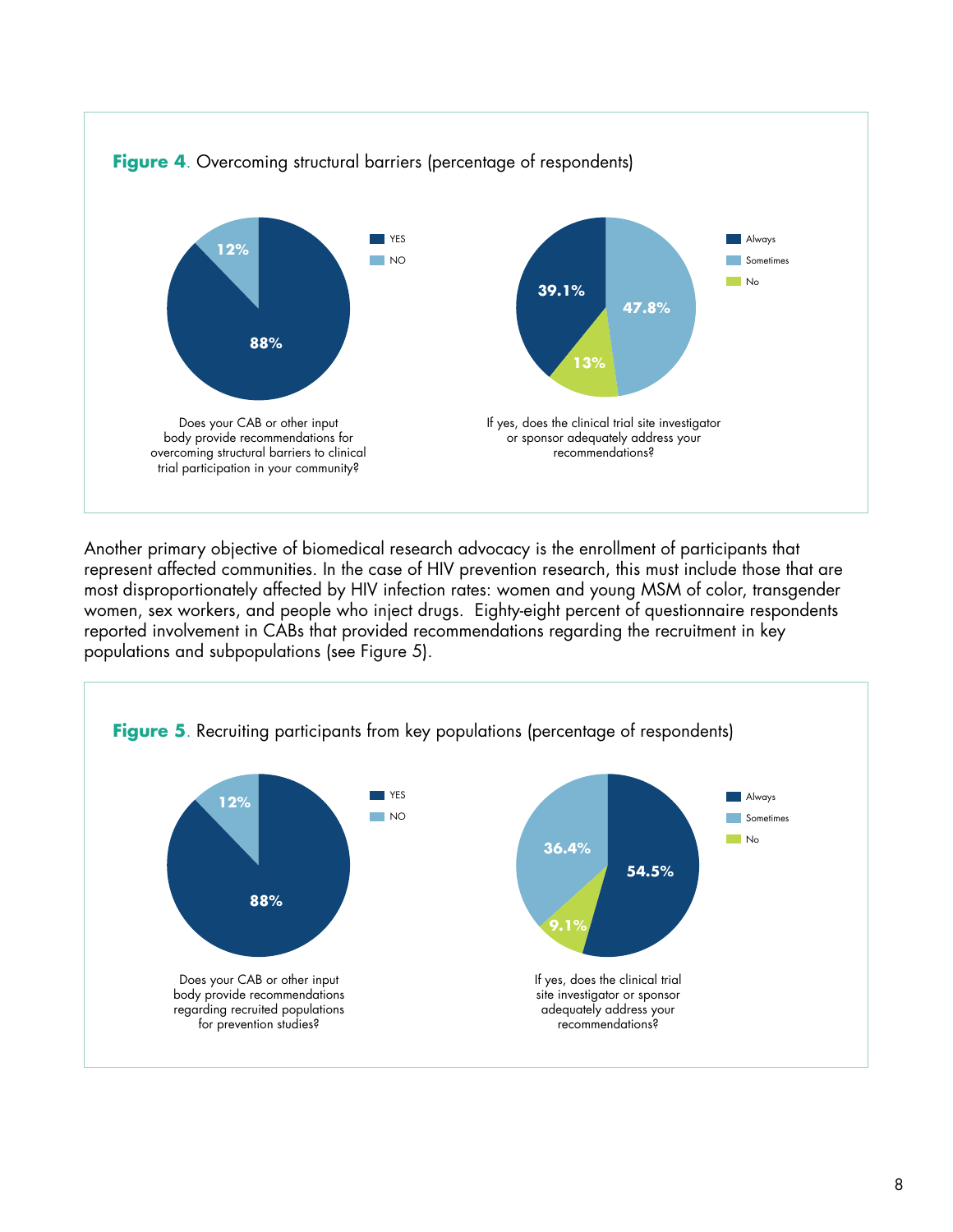The halting of two PrEP efficacy clinical trials planned in Cambodia and Cameroon, in response to concerns raised by local, national, and international activists, prompted AVAC and UNAIDS to develop *Good Participatory Practice Guidelines for Biomedical HIV Prevention Trials* (GPP) in 2007, with an updated edition being released in 2011. Although the PrEP trials had been designed in accordance with international guidance on ethics and clinical research, the criticism of the studies underscored a disconnect between some community stakeholders and research teams. The GPP guidelines sought to address how best for research teams to engage meaningfully with community advocates and civil society to help ensure the ethical development and implementation of HIV prevention trials.

Eighty-four percent of questionnaire participants reported being aware of the GPP guidelines; 69.6% reported that their CABs follow these guidelines, whereas 8.7% noted that their CABs did not follow these guidelines, and 21.7% didn't know whether their CABs were adherent to the GPP guidelines.

# Truvada PrEP as a Standard of HIV Prevention

Guidelines recommend that the state-of-the-art package of prevention services—risk reduction counseling, condoms and lube, and circumcision are historical examples of package components—known as the 'standard of prevention' be provided to all HIV prevention clinical trial participants. Eighty-six percent of questionnaire respondents agreed that TDF/FTC should also be considered a standard of HIV prevention that should be provided to participants in clinical trials.

As explained by one respondent, however, the provision of TDF/FTC in biomedical HIV prevention clinical trials is dependent on a number of factors, including what 'provision' actually entails and the scientific objectives of the study:

*This is not a yes/no answer. While on the one hand I agree PrEP should be part of riskreduction packages, this needs to be nuanced. There is a big difference between providing,*  facilitating access, or allowing participants who are on PrEP to continue using it. In each of *these scenarios, for each population under study, in each part of the country (where access varies greatly), there needs to be a weighing of the practical and ethical considerations of choosing one of these options. The other element to consider is whether offering an increasingly varied and effective suite of risk-reduction packages makes it nearly impossible to test new interventions (for lack of incident infections—which unfortunately remains the only measure we have to test efficacy, in the absence of correlates of protection). Is it ethical NOT to develop new tools for those who find currently available tools unacceptable, impractical or inappropriate for their circumstances?*

Respondents were also asked for which study participants should Truvada PrEP be offered as part of the standard of prevention in their home country (see Figure 6). Responses were comparable across all five of the clinical trial scenarios listed, with approximately 75 percent of respondents recommending TDF/ FTC in control (placebo) arms of all biomedical prevention trials. Fewer respondents recommending TDF/ FTC in control arms recommended TDF/FTC in active (experimental product) arms in trials of oral PrEP; vagina or rectal microbicides; and long-acting injectable, implantable, or insertable products, whereas there was a trend toward great acceptance of TDF/FTC being offered to volunteers in the active arms of preventive vaccine and antibody and immune-based therapy trials.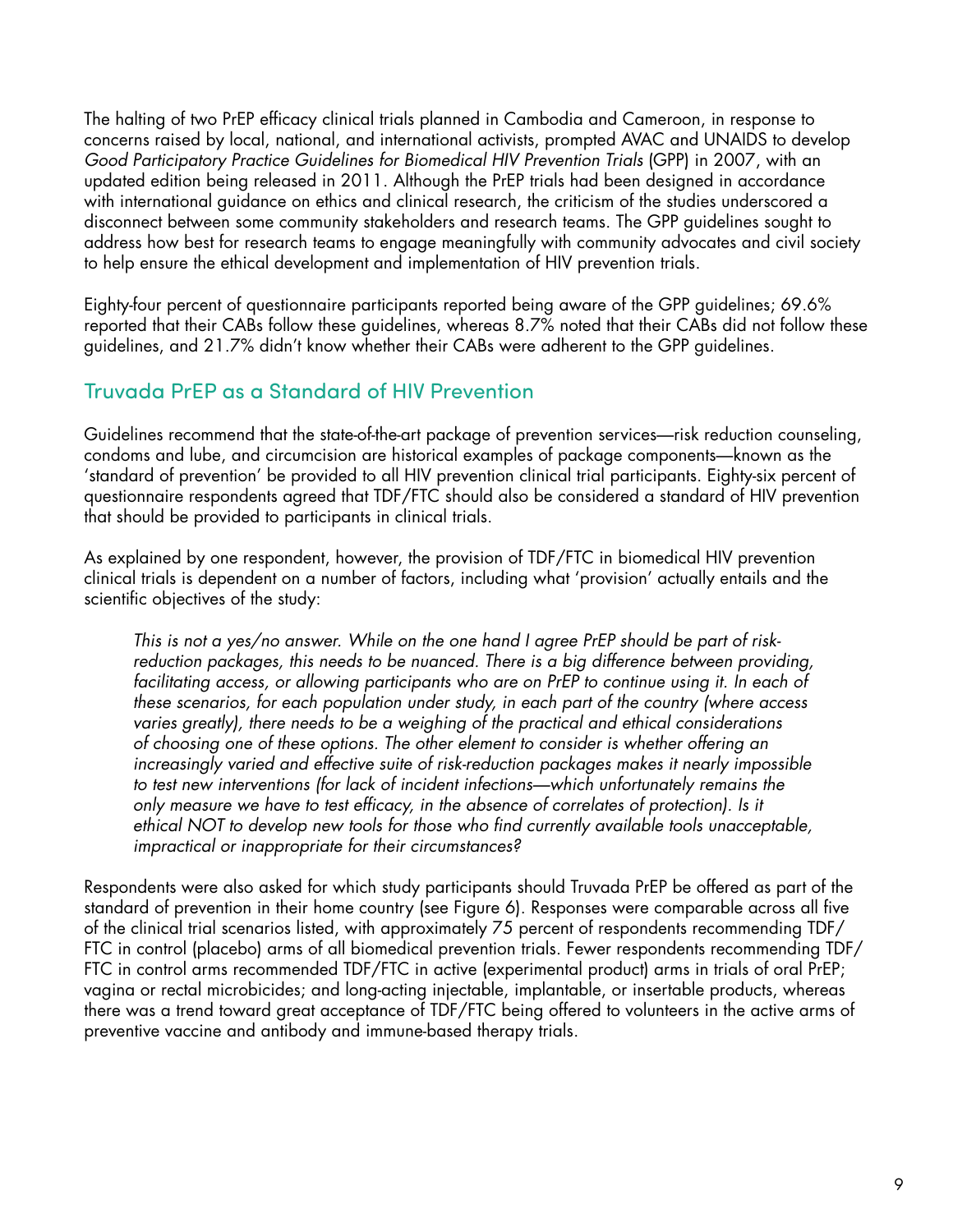As one respondent noted, however:

*PrEP should be "standard of prevention" everywhere except where there is a medical reason against this (where for example another ARV-based intervention was being tested, and where doubling up would increase risk of harm). The way [this] is framed is too simplistic*  to answer properly, as whether those of the active arm should get Truvada depends on the *other study drug.* 



Another lingering issue is how to actually incorporate PrEP into background standard-of-prevention options in clinical trials. In the HVTN 702 trial in South Africa, for example, study participants receive referrals to local programs where they may obtain TDF/FTC, as opposed to active provision of PrEP as a component of prevention services. This is similar to the approach being employed in the VRC01 study HVTN 703/HPTN 081. It has been argued that TDF/FTC should be offered through these trials themselves.9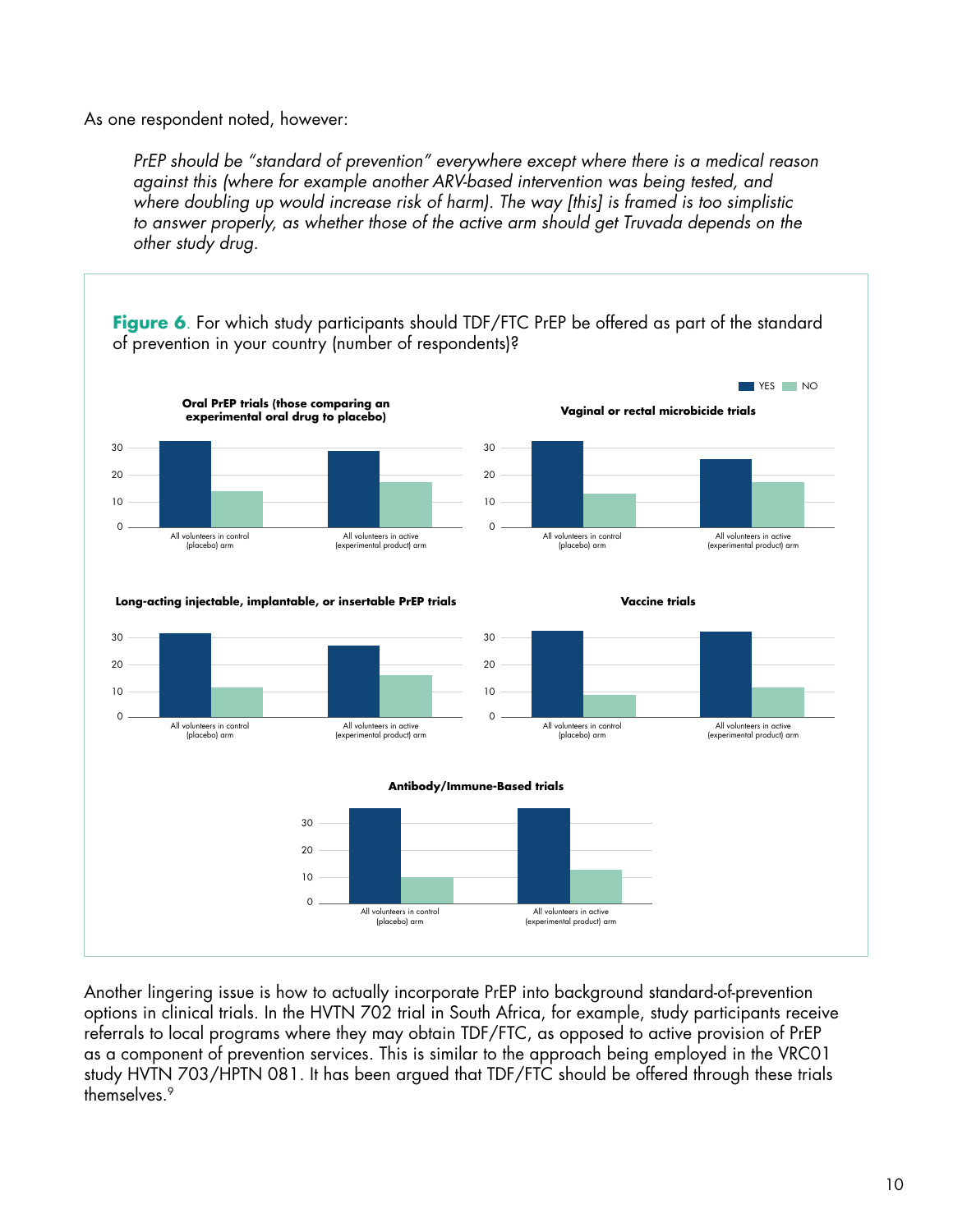Questionnaire responses regarding the extent to which biomedical prevention trial sponsors must provide PrEP varied. Forty-eight percent said that sponsors should provide free, onsite TDF/FTC PrEP services (free medication and required lab tests, medical consultations, and adherence counseling); 27.9% said that sponsors should provide referral to outside clinics, programs, or demonstration projects for both PrEP medication and services); 23.9% said that clinical trial sponsors should provide free TDF/FTC, but provide referrals to outside clinics, programs, or demonstration projects for related PrEP services; 2.1% said sponsors should provide education about PrEP, but nothing further.

Open-ended responses were no less varied and, in many cases, indicated that decisions regarding how best to facilitate access to TDF/FTC in clinical trials will depend on the trial itself, including its design and where it is being conducted:

*Truvada PrEP should be offered in all prevention trials, but if patient decides to take Truvada PrEP, they shouldn't be counted in either trial arm (active versus placebo), but monitored in a third, Truvada PrEP arm instead.* 

*1) In order to get usable data in the context of PrEP as standard of prevention, trials are going to need to collect samples that allow for objective evaluation of use. Given that these data will be collected for benefit of trial, the participants should benefit from lab infrastructure, etc. 2) Standard of prevention is the provision of the best available standard. Provision means just that. You don't tell people how to use condoms and then suggest they go pick them up elsewhere. PrEP is not solely the medication. Therefore the whole package needs to be provided.* 

*This depends on where the trial is being conducted AND how the trial is designed—for the previous questions about Truvada provision, I did not select answers for some as it depends on how the trial is designed (and the question framework implies the trials are placebo controlled, which may not be the case for alternate PrEP).*

*It is very difficult to elect one option without context. It depends on what is available locally,*  in which population this is being tested, etc. There can be no blanket motherhood statement *on whether/how PrEP should be offered/provided in trials.*

*To me the 'correct' answer will be site specific—ethically the aim is to make PrEP reasonably available without unreasonable barriers (and ideally the presence of a trial should make PrEP access to those outside the trial easier too). Items 2, 3, or 4 could be appropriate, depending on advice from locals and the structure of available services.*

*Have the services all together help to ensure the retention of the participants.*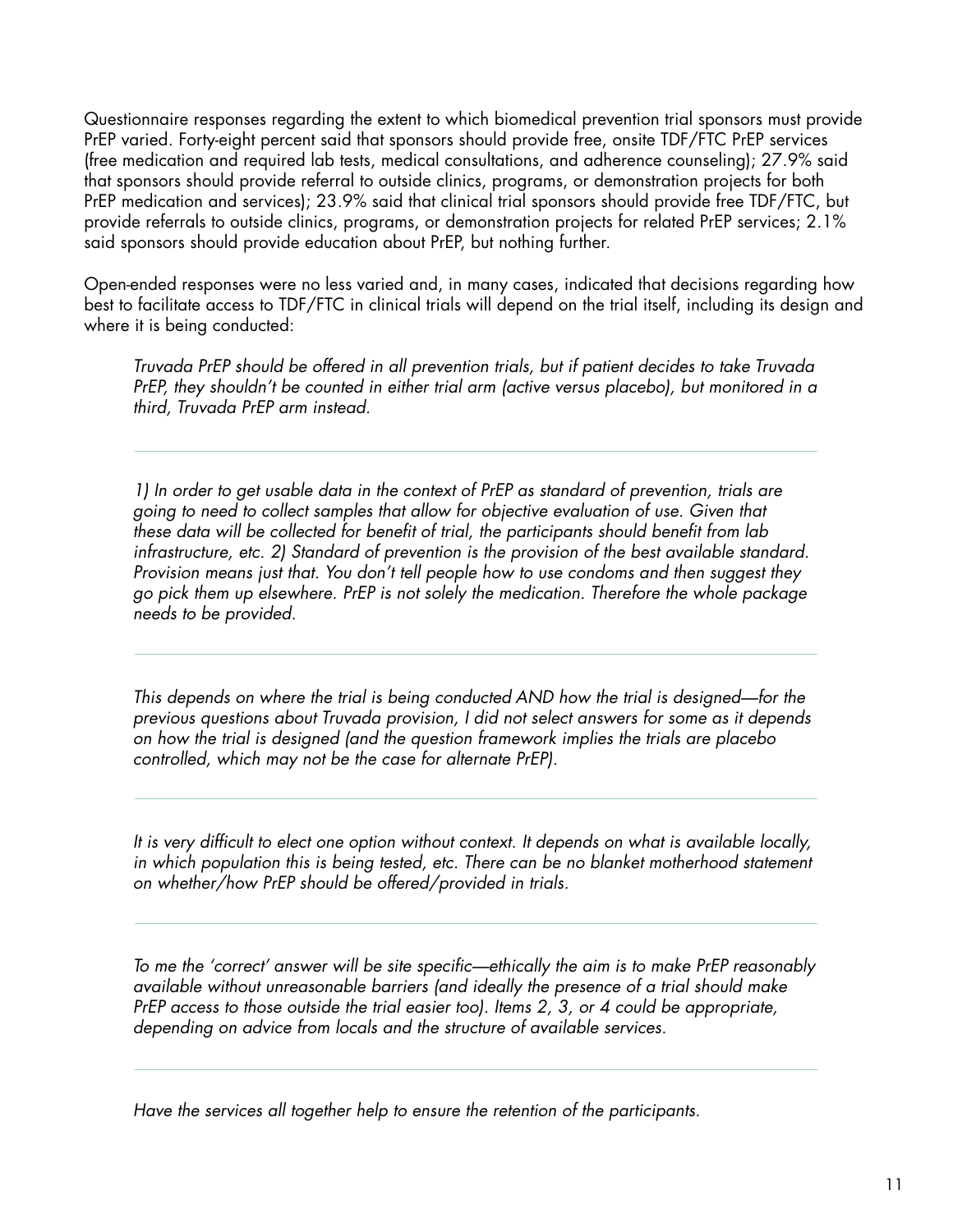*PrEP is not widely available to the general public due to lack of affordability. And due to its high efficacy, it will be very difficult for comparison to other prevention options. If Truvada is offered at all, it should be as a comparator arm of the study, but not for the control or experimental arms.* 

*If PrEP is available to anyone in the trial, it should be available to everyone (unless, of course, PrEP is the product under investigation in the trial). I think we need to start doing*  run-in trials that enroll people who have already indicated that they do not want and will not *use PrEP, even if provided. This seems to me to be the only ethical way of doing affordable trials while not violating the ethical imperative to safeguard the health of trial participants to the greatest extent possible.* 

*People in Serbia that are in need for Truvada are very ill, and usually these are people who are socially vulnerable, so they need free medication and lab tests....*

*Who should receive Truvada during a clinical trial is VERY dependent on the research questions and the intervention being offered. It is an ethical responsibility to disclose to participants that they have other options. This is required to be part of the informed consent. I'm not sure why the clinical site would be ethically obligated to provide Truvada.* 

*There are people who can avoid acquiring HIV by taking Truvada. Everything should be done to connect these people with Truvada. It is the ethical responsibility of the research enterprise to connect these people to Truvada. Some people will be able to access Truvada*  for free with nothing but a referral, but others will not. Therefore, to cut across structural *barriers that prevent SOME from accessing PrEP, the trial sponsors should provide it for everyone onsite. It would be unethical to stop at a referral because this would mean some people who need PrEP to stay HIV-negative would get it and some would not. I don't think we can expect research sites to have all the staff and equipment onsite to provide all Truvada services, but at least the medication can be provided onsite and services can be included too--just off-site.*

Respondents were also asked about CAB activities pertaining to the provision of TDF/FTC PrEP as a component of biomedical prevention clinical trials over the past 12 months (see Figure 7). Approximately 60 percent of respondents reported CAB trainings or discussions pertaining to Truvada PrEP as a component of biomedical prevention trials, with slightly more than half also being provided with the opportunity to review plans for Truvada PrEP provision to study participants following completion of a planned trial.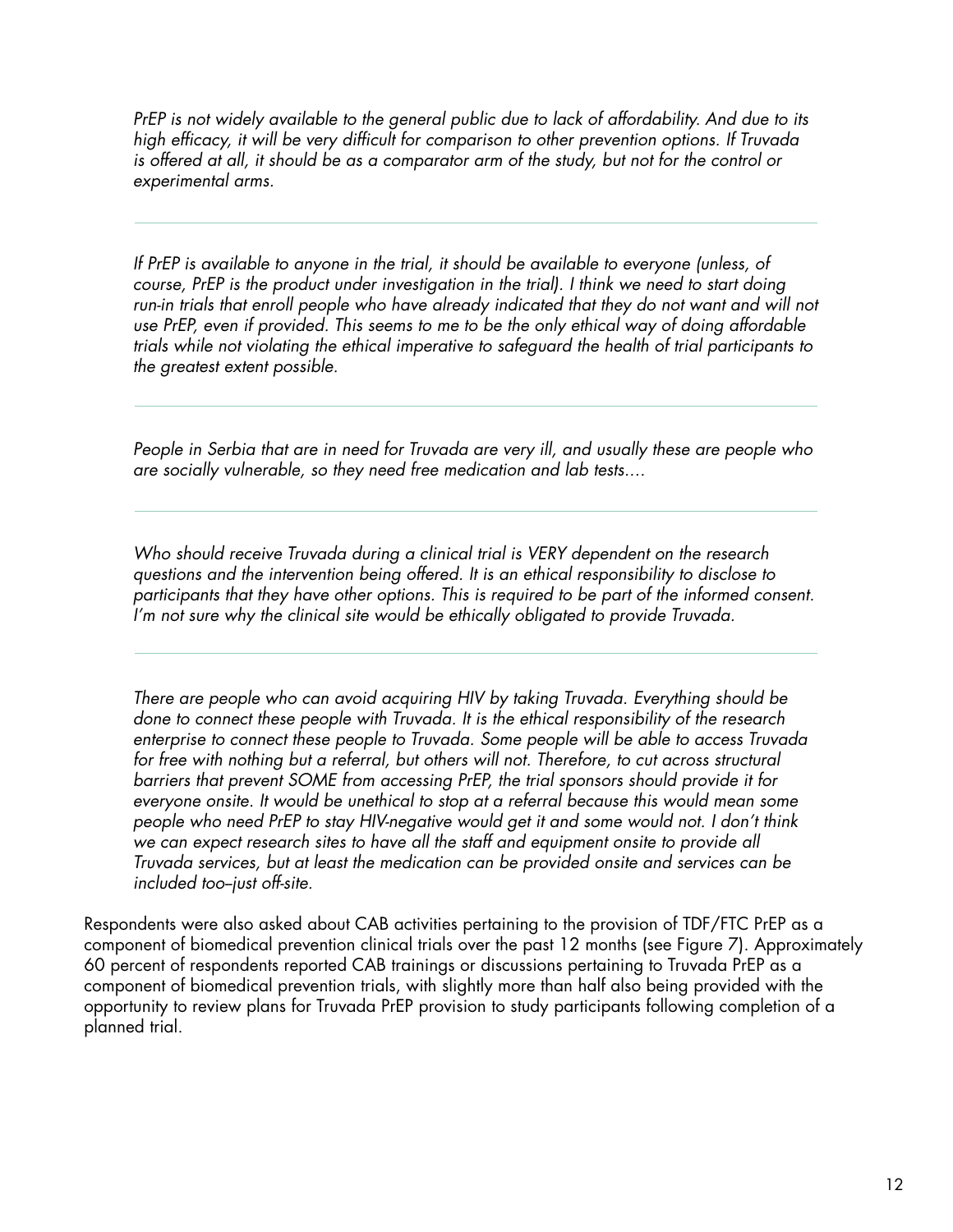

# **CONCLUSION: KEY ETHICAL CONSIDERATIONS FOR PREP PROVISION**

A limitation of our survey was that, in an effort to reduce survey length, we did not collect quantitative data on PrEP provision in more nuanced trial scenarios. Qualitative commentary from respondents frequently emphasized that there is no one-size-fits-all approach, and outlined some key ethical tensions that are not easily resolved and should be considered on a case-by-case basis by researchers, community members, and other key stakeholders. Again, as stated by Sugarman, there are two primary circumstances to consider: the use of TDF/FTC PrEP instead of a placebo in the comparator arm of a trial, or offering access to TDF/FTC PrEP to all participants in a trial as part of the background prevention package. When offered as part of the background package, the further consideration is whether to be more active or passive in provision of TDF/FTC and accompanying services.

#### Modality and Medications Being Tested

How TDF/FTC PrEP is provided depends on what biomedical prevention modalities and medications are being tested. According to UNAIDS/WHO, "The use of a placebo control arm is ethically acceptable in a biomedical HIV prevention trial only when there is no HIV prevention modality of the type being studied that has been scientifically validated in comparable populations or approved by relevant authorities." Novel oral PrEP regimens must be shown to be non-inferior in comparison to TDF/FTC; however, vaccines, microbicides, long-acting injectables, bNAbs, etc., could conceivably be tested against placebo with TDF/FTC education and referrals offered only as part of the background prevention package. Still, some modalities have tremendous similarities to oral PrEP, and some efficacy trials such as those looking at CAB-LA have opted to use double-dummy placebo models to avoid thorny ethical issues around PrEP provision. In contrast, efficacy trials of VRC01 have not employed the double-dummy design,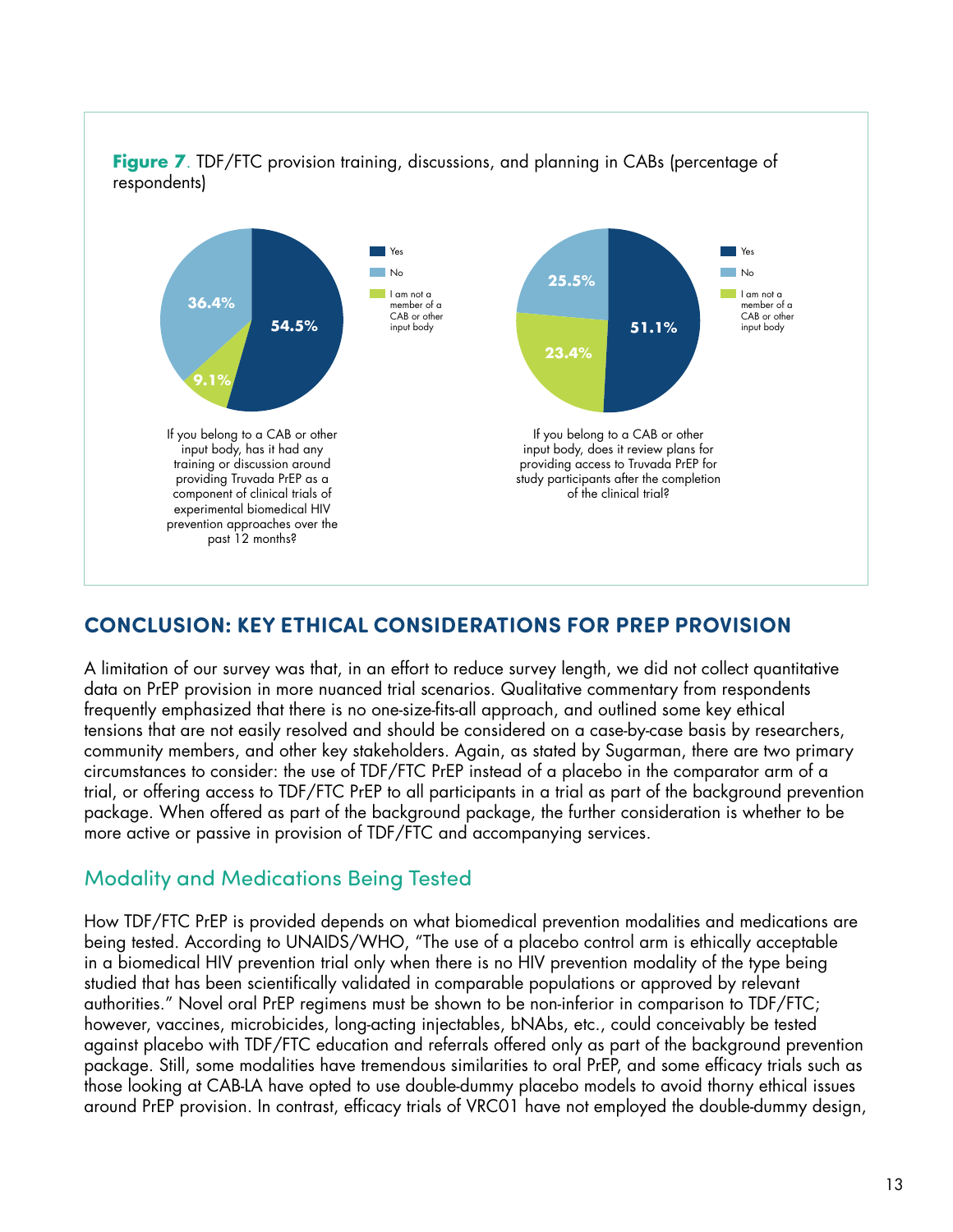despite bNAbs being, in many respects, long-acting antiretrovirals. This highlights a need for broader consultation regarding what may constitute a "HIV prevention modality of the type being studied."

Another issue to be considered before allowing PrEP use in a trial is that PrEP may have additive or even synergistic effects when combined with the experimental agent, as outlined by Holly Janes and colleagues. Similarly, any medication being studied for which TDF/FTC is contraindicated would obviously preclude PrEP use in a trial.

# Ethical Obligation to Develop New Prevention Technologies

Although survey results tended to favor erring on the side of actively providing PrEP, including free provision of TDF/FTC, it was favored comparatively less for participants in experimental arms. Commentary from respondents often reflected that, as a result of the high efficacy of TDF/FTC PrEP, it would become impossibly complex to develop new technologies if there were broad uptake of PrEP in the experimental arm of a trial. In terms of offering PrEP as part of the background prevention package for control or experimental arms, those who favored more passive education and referral tended to highlight similar concerns about the practicalities for research if TDF/FTC PrEP is always provided for free as part of the trial.

# Approval Status of TDF/FTC as PrEP in Trial Location/Other Significant Barriers to Local Access

UNAIDS/WHO and HPTN guidelines both leave room for interpretation about the ethical obligations of offering PrEP in trial sites in which TDF/FTC has not been approved as PrEP. Questionnaire commentary varied, with many respondents adamantly advocating for trial sites to do everything to eliminate barriers to PrEP by providing TDF/FTC and accompanying services, particularly in situations in which TDF/FTC has not been approved or in which significant barriers to successful access outside of the trial exist. Others argue that trial sites have no ethical obligation to facilitate access and that doing so could pose some sort of undue inducement to participate in the trial. Outside of PrEP provision, some respondents emphasized that researchers should be doing their part to ensure broader PrEP access in the communities in which they conduct research.

#### Novel Recruitment of Individuals who Decline PrEP and/or are Intolerant

Some respondents suggested that individuals who decline PrEP and/or are unable to take TDF/FTC for medical reasons, such as nephrotoxicity, could be recruited for biomedical prevention trials; however, it is possible that this approach would carry the risk of introducing selection bias.

#### **RECOMMENDATIONS FOR ALL BIOMEDICAL PREVENTION TRIALS**

- 1. Participants in all biomedical prevention trials should be provided with education and referrals for oral TDF/FTC PrEP and accompanying services as part of a standard prevention package. Trials should routinely provide data on the number of participants who have been successfully linked to PrEP as a way of monitoring impartial education and referrals to PrEP.
- 2. Novel oral PrEP regimens must be shown to be non-inferior to oral TDF/FTC and never compared with placebo.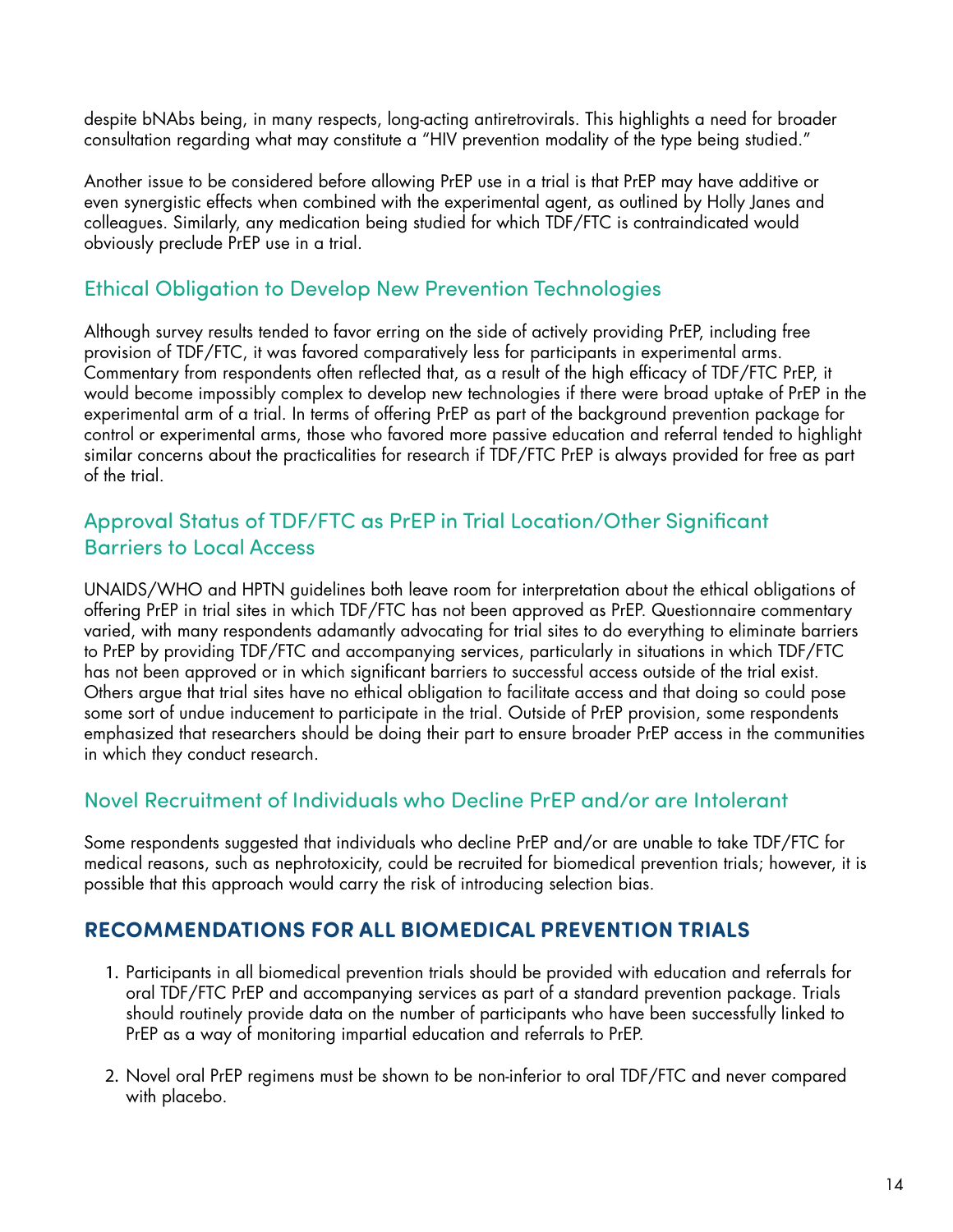- 3. Given the high efficacy and large evidence base for TDF/FTC PrEP, it should be the standard that researchers opting for only passive referrals to PrEP or placing restrictions on PrEP use among trial participants must make the case for why they cannot or will not provide or allow PrEP in their trial
- 4. Local community and key stakeholder input on PrEP provision is essential. CABs should be trained and consulted on PrEP provision in biomedical trials.
- 5. GPP guidelines should be the standard by which trials operate, and GPP guidelines should be integrated into UNAIDS/WHO and HPTN guidelines. Guidelines must be updated to reflect evolving community perspectives on PrEP provision in clinical trials.

Given the complex practical and ethical implications of providing PrEP as part of biomedical prevention trials, it is perhaps not surprising that existing guidelines do not entirely agree on overarching standards. Responses to the questionnaire that we developed also reflected this complexity, indicating the need to balance the ethical responsibility of providing state-of-the-art HIV prevention tools for participants and the ethical responsibility of developing new biomedical tools for prevention. This is particularly challenging when we do not have correlates of protection to facilitate trial design.

A few overarching recommendations emerged from both the literature review and the questionnaire for all biomedical prevention trials. First, all trial participants should receive comprehensive education on PrEP and referrals to PrEP services if they are interested. In terms of more active provision of TDF/FTC to participants, feedback and guidelines are more nuanced; however, in all trial scenarios presented in the questionnaire there was a strong preference for PrEP to be provided if at all possible. Forty-eight percent of respondents believed that sponsors should provide free, onsite TDF/FTC PrEP services, whereas 27.9% of respondents only wanted referrals for medication and services and 23.9% of respondents wanted free medication provided and referrals to outside medical services. The clear preference for active provision of PrEP supports a second recommendation made by ethicist Jerry Sugarman: given the high efficacy and large evidence-base for TDF/FTC PrEP, researchers should always be required to make the case for why they will not provide PrEP or allow its use in a trial, placing the burden of proof on restricting access rather than the reverse.

All guidelines and feedback showed a strong preference for significant community and key stakeholder input on PrEP provision at all levels of study development and implementation. All three sets of guidelines available on the topic clearly state community input as a core value, with GPP going much more in-depth on what that involvement should entail. In TAG's survey, most respondents had experience providing input as part of a CAB in the early and late stages of trial development, as well as implementation; however, important gaps remain. Only 24% of respondents reported being involved while data were being analyzed or prepared for peer review, meaning that community interpretations of findings may be lacking from the analysis, including perspectives on PrEP referrals and uptake among participants. Only 69.6% of respondents were able to confidently state that their CABs followed GPP guidelines, possibly demonstrating a need for UNAIDS/WHO and HPTN to provide better guidance and incorporate GPP into their own guidelines. When it comes to community involvement on PrEP provision specifically, there is even more room for growth. Only 60% of respondents indicated that they had any training or discussion around PrEP provision as part of their CAB, and only 51% of respondents reviewed plans for Truvada access as part of their CAB.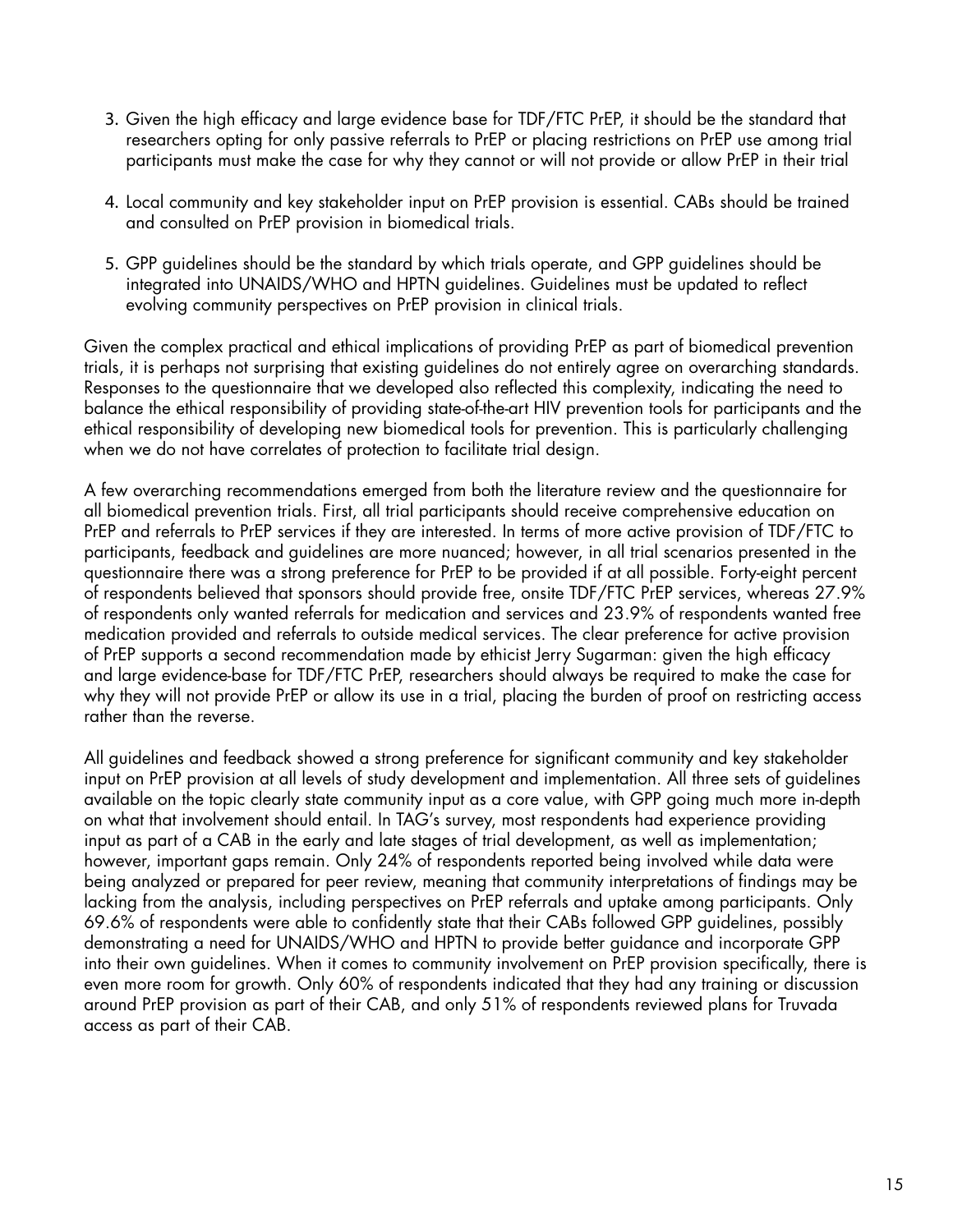## **REFERENCES**

- 1. UNAIDS/WHO. Ethical considerations in biomedical HIV prevention trials. Geneva: Joint United Nations Programme on HIV/AIDS (UNAIDS); 2007 [updated 2012]. Available from: http://www.unaids.org/sites/default/files/media\_asset/jc1399\_ethical\_considerations\_ en\_0.pdf
- 2. Rennie, S., J. Sugarman, and the HPTN Ethics Working Group. 2009. HIV Prevention Trials Network Ethics Guidance for Research. HIV PreventionTrials Network. Available from: https://www.hptn.org/sites/default/files/2016-05/HPTNEthicsGuidanceV10Jun2009\_0.pdf
- 3. UNAIDS/AVAC. Good Participatory Practice Guidelines for Biomedical HIV Prevention Trials. 2nd ed. Geneva, Switzerland: UNAIDS/ AVAC. June 2011. Available from: http://www.avac.org/sites/default/files/resource-files/Good%20Participatory%20Practice%20 guidelines\_June\_2011.pdf
- 4. Haire B, Kaldor J, Jordens CF. How good is "good enough"? The case for varying standards of evidence according to need for new interventions in HIV prevention. Am J Bioeth. 2012;12(6):21-30. doi: 10.1080/15265161.2012.671887.
- 5. Fonner VA, Dalglish SL, Kennedy CE, et al. Effectiveness and safety of oral HIV preexposure prophylaxis for all populations. AIDS. 2016 Jul 31;30(12):1973-1983. doi: 10.1097/QAD.0000000000001145. https://www.ncbi.nlm.nih.gov/pmc/articles/PMC4949005/
- 6. Flash CA, Dale SK, Krakower DS. Pre-exposure prophylaxis for HIV prevention in women: current perspectives. Int J Womens Health. 2017 May 31;9:391-401. doi: 10.2147/IJWH.S113675. https://www.ncbi.nlm.nih.gov/pmc/articles/PMC5459979/
- 7. Karim SS, Kashuba AD, Werner L, Karim QA. Drug concentrations after topical and oral antiretroviral pre-exposure prophylaxis: implications for HIV prevention in women. Lancet. 2011 Jul 16;378(9787):279-281. doi: 10.1016/S0140-6736(11)60878-7. https:// www.ncbi.nlm.nih.gov/pmc/articles/PMC3652579/
- 8. Wahl A, Ho PT, Denton PW, et al. Predicting HIV Pre-exposure Prophylaxis Efficacy for Women using a Preclinical Pharmacokinetic-Pharmacodynamic In Vivo Model. Sci Rep. 2017 Feb 1;7:41098. doi: 10.1038/srep41098.
- 9. Cowan EA, Macklin R. Is preexposure prophylaxis ready for prime time use in HIV prevention research? AIDS. 2014 Jan 28;28(3):293- 295. doi: 10.1097/QAD.0000000000000055. http://journals.lww.com/aidsonline/Fulltext/2014/01280/Is\_preexposure\_ prophylaxis\_ready\_for\_prime\_time.1.aspx
- 10. Sugarman J. Ethical considerations regarding oral preexposure prophylaxis in HIV prevention trials. Curr Opin HIV AIDS. 2016 Jan;11(1):109-115. doi: 10.1097/COH.0000000000000214. http://journals.lww.com/co-hivandaids/Fulltext/2016/01000/Ethical\_ considerations\_regarding\_oral\_preexposure.17.aspx
- 11. Dawson L, Garner S, Anude C, et al. Testing the waters: Ethical considerations for including PrEP in a phase IIb HIV vaccine efficacy trial. Clin Trials. 2015 Aug;12(4):394-402. doi: 10.1177/1740774515579165. https://www.ncbi.nlm.nih.gov/pmc/articles/ PMC4506251/
- 12. Grant RM, Lama JR, Anderson PL, et al. Preexposure chemoprophylaxis for HIV prevention in men who have sex with men. N Engl J Med. 2010 Dec 30;363(27):2587-2599. doi: 10.1056/NEJMoa1011205. Epub 2010 Nov 23. https://www.ncbi.nlm.nih.gov/pmc/articles/ PMC3079639/
- 13. Fuchs JD, Sobieszczyk ME, Madenwald T, et al. Intentions to use preexposure prophylaxis among current phase 2B preventive HIV-1 vaccine efficacy trial participants. J Acquir Immune Defic Syndr. 2013 Jul 1;63(3):259-262. doi: 10.1097/QAI.0b013e318296df94. https://www.ncbi.nlm.nih.gov/pmc/articles/PMC3714219/
- 14. Rerks-Ngarm S, Pitisuttithum P, Nitayaphan S, et al. Vaccination with ALVAC and AIDSVAX to prevent HIV-1 infection in Thailand. N Engl J Med. 2009 Dec 3;361(23):2209–2220. doi: 10.1056/NEJMoa0908492. http://www.nejm.org/doi/full/10.1056/NEJMoa0908492
- 15. Hammer SM, Sobieszczyk ME, Janes H, et al. Efficacy trial of a DNA/rAd5 HIV-1 preventive vaccine. N Engl J Med. 2013 Nov 28;369(22):2083-2092. doi: 10.1056/NEJMoa1310566. Epub 2013 Oct 7. https://www.ncbi.nlm.nih.gov/pmc/articles/ PMC4030634/
- 16. Zhou T, Georgiev I, Wu X, et al. Structural basis for broad and potent neutralization of HIV-1 by antibody VRC01. Science. 2010 Aug 13;329(5993):811-817. doi: 10.1126/science.1192819. Epub 2010 Jul 8. https://www.ncbi.nlm.nih.gov/pmc/articles/ PMC2981354/
- 17. HIV Vaccine Trials Network/HIV Prevention Trials Network. HVTN 704/HPTN 085: A phase 2b study to evaluate the safety and efficacy of VRC01 broadly neutralizing monoclonal antibody in reducing acquisition of HIV-1 infection among men and transgender persons who have sex with men. Available from: https://www.hptn.org/sites/default/files/2016-05/HVTN%20704%20HPTN%20085%20Protocol%20 Version%201.compressed.pdf
- 18. HIV Vaccine Trials Network/HIV Prevention Trials Network. HVTN 703/HPTN 081: A phase 2b study to evaluate the safety and efficacy of VRC01 broadly neutralizing monoclonal antibody in reducing acquisition of HIV-1 infection. Available from: https://www.hptn.org/sites/ default/files/2016-05/HVTN703\_HPTN081\_v1.0\_FINAL.compressed.pdf
- 19. Msomi N. Should everyone be getting the HIV prevention pill as part of this new study? Bhekisisa. 2017 June 22. Available from: http:// bhekisisa.org/article/2017-06-22-00-hiv-vaccine-trial-why-not-everyone-is-getting-the-hiv-prevention-pill
- 20. Excler JL, Rida W, Priddy F, et al. AIDS vaccines and preexposure prophylaxis: is synergy possible? AIDS Res Hum Retroviruses. 2011 Jun;27(6):669-680. doi: 10.1089/AID.2010.0206. Review. https://www.ncbi.nlm.nih.gov/pmc/articles/PMC3101085/
- 21. McNicholl JM. Combining biomedical preventions for HIV: Vaccines with pre-exposure prophylaxis, microbicides or other HIV preventions. Hum Vaccin Immunother. 2016 Sep 28:0. [Epub ahead of print] https://www.ncbi.nlm.nih.gov/pmc/articles/PMC5215580/